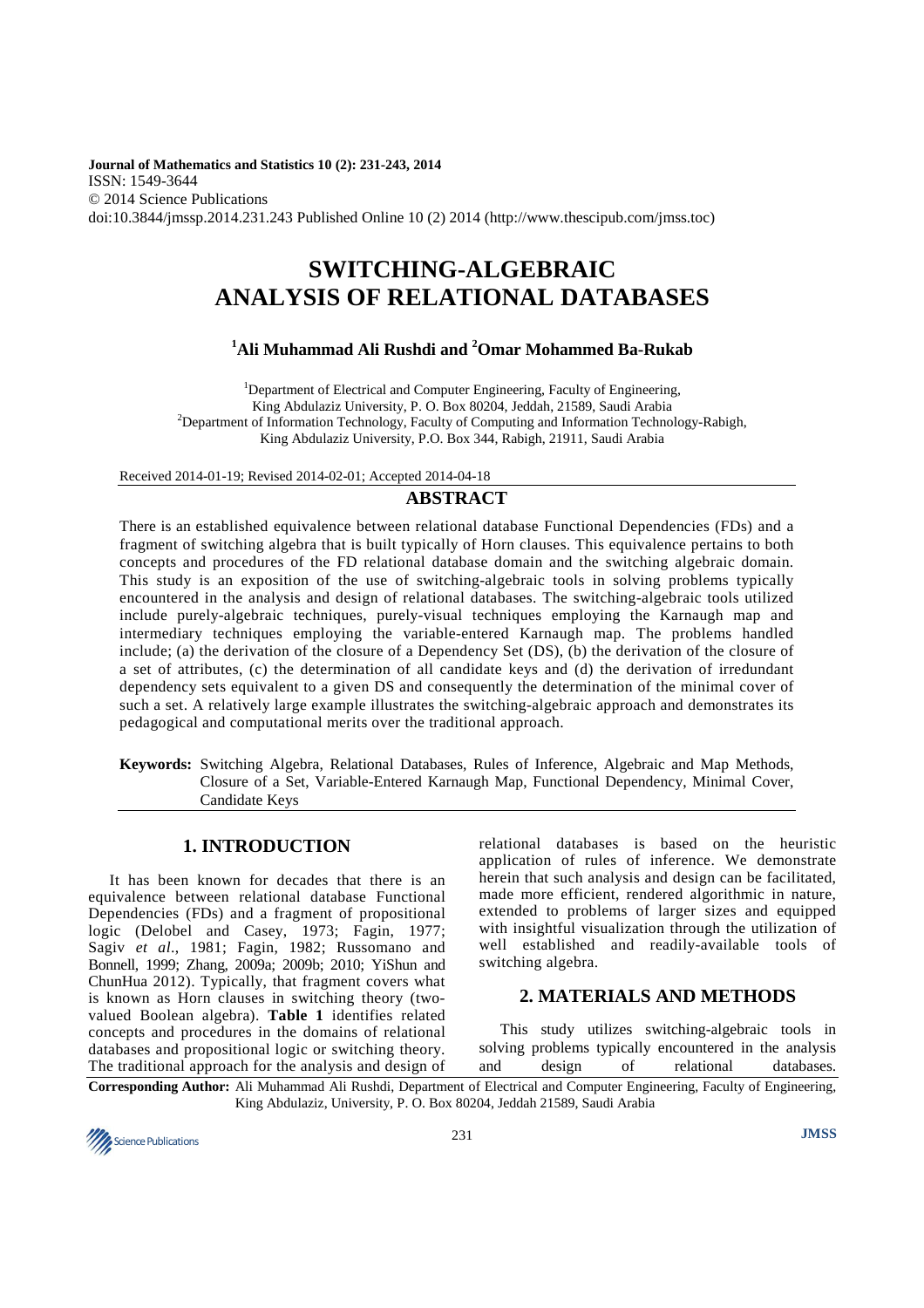| Horn clause (A subset of switching functions) |  |
|-----------------------------------------------|--|
| Complete Sum (CS), Blake Canonical Form (BCF) |  |
| Irredundant Disjunctive Form (IDF)            |  |
|                                               |  |
|                                               |  |
| Algorithmic derivation for the complete sum   |  |
|                                               |  |

**Table 1.** Related concepts and procedures in the domains of relational databases and propositional logic (switching theory)

The switching algebraic tools utilized include purelyalgebraic techniques (Muroga, 1979; Brown, 1990; Gregg, 1998), purely-visual techniques employing the Karnaugh map (Muroga, 1979; Brown, 1990; Gregg, 1998; Rushdi, 1997) and intermediary or mixed techniques employing the Variable-Entered Karnaugh Map (VEKM) (Muroga, 1979; Rushdi, 1985; 1987; 1997; 2001a; 2001b; Rushdi and Al-Yahya, 2000; 2001a; 2001b; 2002; Rushdi and Albarakati, 2012; 2014; Rushdi and Amashah, 2011). The problems handled include; (a) the derivation of the closure of a Dependency Set (DS), (b) the derivation of the closure of a set of attributes, (c) the determination of all candidate keys and (d) the derivation of all irredundant dependency sets equivalent to a given DS and consequently the determination of the minimal cover of such a set. A single relatively large example is used to apply the switching-algebraic approach to each of these problems and to demonstrate its pedagogical and computational merits over the traditional approach.

## **3. RESULTS**

### **3.1. The Derivation of the Closure of a Dependency Set (DS)**

Starting with a set of functional dependencies  $A_i \rightarrow$  $C_i, 1 \le i \le n$ , that constitutes a set S, we view these dependencies as propositional implications that we denote by the same symbols  $(A_i \rightarrow C_i, 1 \le i \le )$ , taking liberty to allow a little abuse of notation. According to the Modern Syllogistic Method (MSM) (Blake, 1938; Brown, 1990; Rushdi and Al-Shehri, 2002; Rushdi and Ba-Rukab, 2007; 2008a; 2008b; 2009; Rushdi and Baz, 2007), these implications reduce to the switching Equation 1:

$$
A_i \overline{C}_i = 0, \ 1 \le i \le n \tag{1}
$$

Which subsequently reduce to the single Equation 2:

$$
g = V_{i=1}^{n} A_{i} \overline{C}_{1} = 0
$$
 (2)

Which can be used to produce the equivalent result Equation 3 and 4:



$$
CS(g) = 0 \tag{3}
$$

where, CS(g) stands for the complete sum of the function g. We derive CS (g) via any appropriate algorithm such as Tison algorithm (Tison, 1967; Cutler *et al*., 1979; Brown, 1990; Rushdi and Al-Yahya, 2001; Rushdi and Albarakati, 2014), or the algorithm of VEKM folding (Rushdi and Al-Yahya, 2001). Each of the prime implicants (prime consequents) in  $CS(g)$  is interpreted as an equation of the form (1) and hence converted to a propositional implication or equivalently to a functional dependency that is a member of  $S^+$ .

### **Example 1**

Consider the set of FD's described by (Dates, 2004):

$$
S = \begin{cases} AB \rightarrow C, C \rightarrow A, BC \rightarrow D, \\ ACD \rightarrow B, BE \rightarrow C, CE \rightarrow \\ FA, CF \rightarrow BD, D \rightarrow EF \end{cases}
$$
(4)

We want to derive the closure  $S^+$  of the set S. We first transform the set S from the relational domain to the Boolean domain as Equation 5:

$$
g = ABC VCA VBCDV
$$
  
ACD $\overline{B} V BE\overline{C} V CE\overline{F} V CE\overline{A}$  (5)  
VCF $\overline{B} V CF\overline{D} V D\overline{E} V D\overline{F}$ 

Now, we derive CS(g) via the improved Tison algorithm (Rushdi and Al-Yahya, 2001) as detailed in **Fig. 1**. The final complete sum (after six iterations of consensi generation with respect to each biform variable, followed by absorptions of subsuming products) is Equation 6:

$$
CS(g) = ABC V ABD V ABE V ABF V BCD V BCE
$$
  
\n
$$
V B C \overline{F} V B D \overline{A} V B D \overline{C} V B E \overline{A} V B E \overline{A} V B E \overline{C} V B E \overline{D}
$$
  
\n
$$
V B E \overline{F} V D \overline{E} V D \overline{F} V C \overline{A} V C D \overline{B} V C E \overline{B} V C F \overline{B} V C E \overline{D}
$$
  
\n
$$
V C E \overline{F} V C F \overline{D} V C F \overline{E} = 0
$$
 (6)

Note that  $CS(g)$  consists of 23 prime implicants, each of which has a single complemented literal.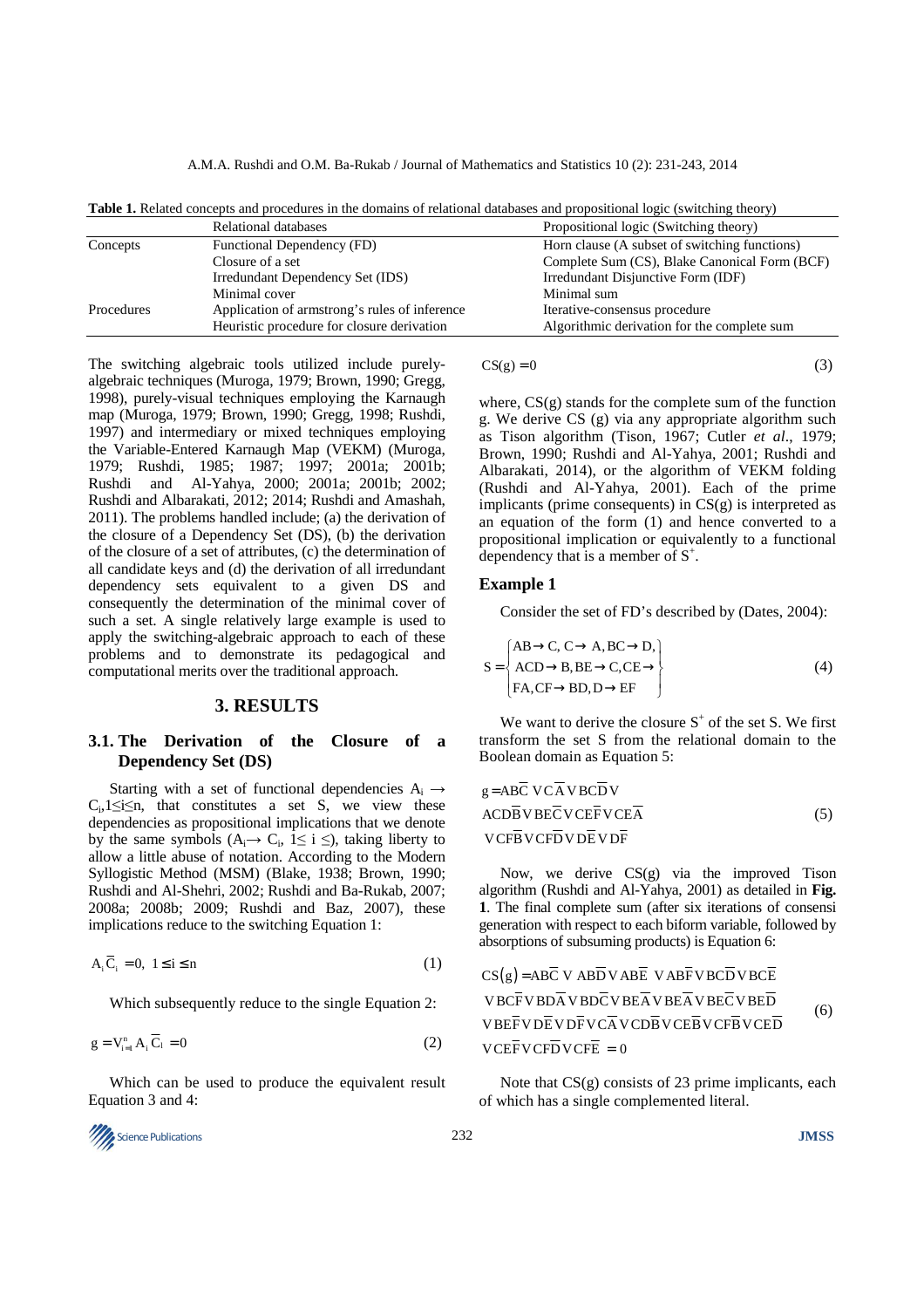

**Fig. 1.** Derivation of CS(g) via the improved Tison algorithm with a single passage through the biform variables A, B, C, D, E and F, respectively

Now, we make an inverse transform from the Boolean domain to the relational domain. The closure of the set S in (4) has 23 FDs and is given by Equation 7:

$$
S^{+} = \begin{cases} AB \rightarrow C, AB \rightarrow D, AB \rightarrow E, AB \rightarrow F, \\ BC \rightarrow D, BC \rightarrow E, BC \rightarrow F, BD \rightarrow A, \\ BD \rightarrow C, BE \rightarrow A, BE \rightarrow C, BE \rightarrow A, \\ BE \rightarrow C, BE \rightarrow A, BE \rightarrow C, BE \rightarrow D, BE \rightarrow F, \\ D \rightarrow E, D \rightarrow F, C \rightarrow A, CD \rightarrow B, CE \rightarrow B, \\ CF \rightarrow B, CE \rightarrow D, CE \rightarrow F, CF \rightarrow D, CF \rightarrow E \end{cases}
$$
(7)

# **3.2. The Derivation of the Closure of a Set of Attributes**

Given a set Z of attributes of relational variable (relvar) R and a set S of FDs that hold for R, the closure Z+ of Z under S is the set of all attributes A of R such that the FD  $\{Z \rightarrow A\}$  is a member of S+ (i.e., such that the FD  $\{Z \rightarrow A\}$  is implied by the FDs in S). Thanks to reflexivity or self-determination {A→A}, this definition agrees with the requirement that Z is a subset of  $Z^+$ . If we express the given set of FDs as a single equation ( $g = 0$ ) and then convert its LHS g into the complete-sum form

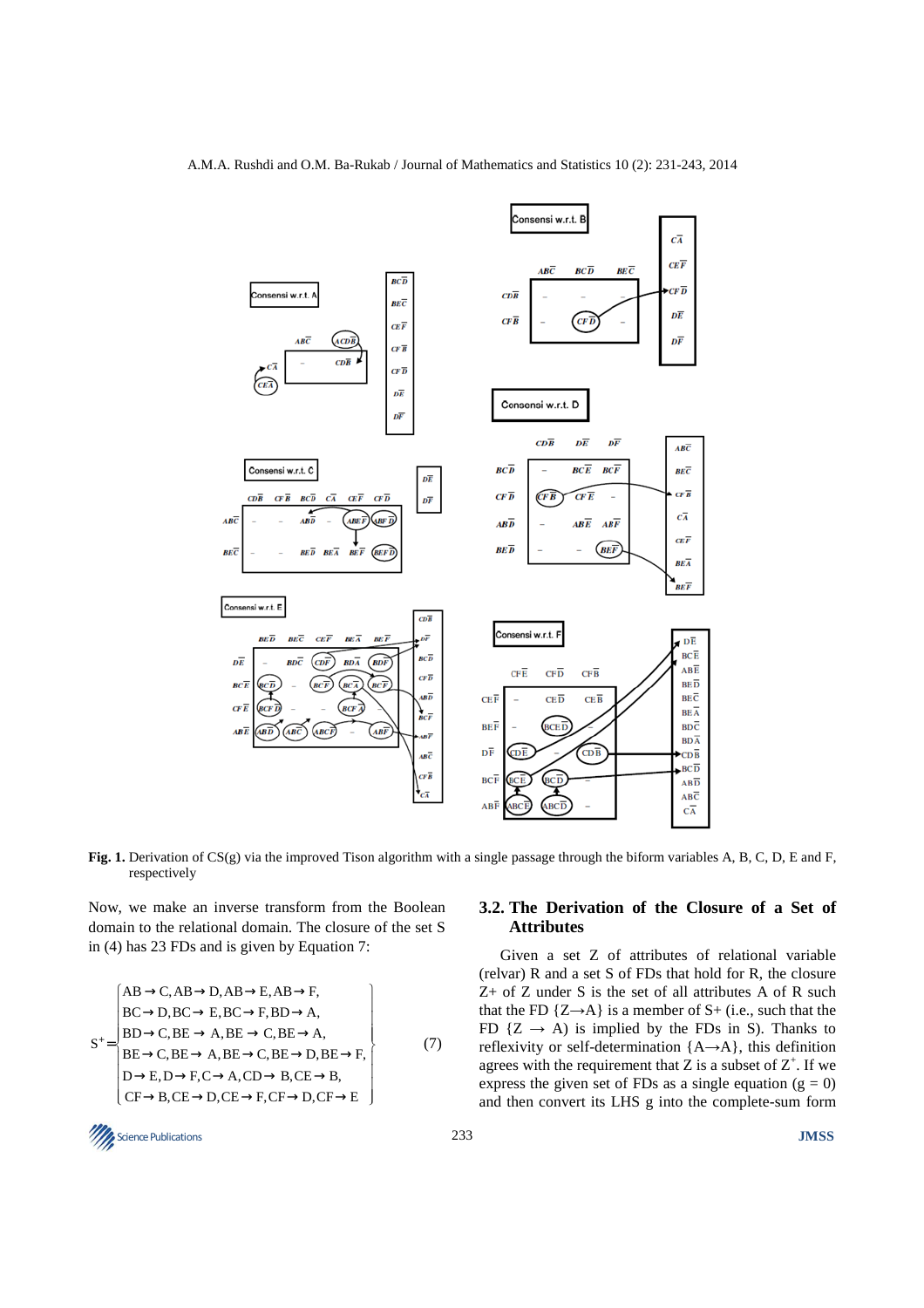$CS(g)$ , as we did earlier, then we can deduce the closure  $Z^+$  of as follows. Initially, any attribute in Z is added to  $Z^+$ . Subsequently, a single pass is made through the set of prime implicants P<sup>i</sup> whose disjunction constitutes  $CS(g)$ . If the uncomplemented variables in  $P_i$  represent a subset of Z, then the attribute represented by the single complemented variable in  $P_i$  is added to  $Z^+$  (if it is not already there). If the closure  $Z^+$  of a set of attributes  $Z$ equals the total set of attributes of R, then Z constitutes a superkey. If such a set Z is irreducible, then this superkey is a candidate key.

#### **Example 1 (Revisited)**

Consider the relational variable (*relvar*) R with attributes A, B, C, D, E and F and the dependency set described by (4). Equation (6) can be utilized to deduce the closure of any subset of the set of attributes  $Z = \{A,$ B, C, D, E, F}. We can ascertain that  ${C}^{\dagger}$  is given by Equation 8:

$$
\{C\}^+ = \{A, C\} \neq Z \tag{8}
$$

Thanks to the property of self-determination  ${C \rightarrow C}$ and the existence of prime implicant  $C\overline{A}$  in (6), which is equivalent to the dependency  ${C \rightarrow A}$  Similarly Equation 9:

$$
\{D\}^+ = \{D, E, F\} \neq Z \tag{9}
$$

Since the existence of prime implicants  $D\overline{E}$  and  $D\overline{F}$  in (6) is equivalent to the dependencies  ${D\rightarrow E, D\rightarrow F}$ . Together with  ${D\rightarrow}D$ , these dependencies result in (9). Likewise, the closure  ${B, C}^+$  equals  ${B, C, D, E, F}$ thanks to the appearance of prime implicants  $BC\overline{D}$ ,  $BC\overline{E}$ and  $BC\overline{F}$  in (6). The result that Equation 10:

$$
{C,D}^+ = {A,B,C,D,E,F} = Z
$$
 (10)

Can be accounted for similarly by noting that  ${C, D}^+$  is a superset for the union of  ${C}^{\dagger}$  and  ${D}^{\dagger}$  in (8) and (9) and including the effect of the prime implicant  $CD\overline{B}$ {CD  $\rightarrow$  B} in (6). This means that CD is an irreducible superkey (i.e., a candidate key) for the FD's in (4).

#### **3.3. The Determination of All Candidate Keys**

Since a natural (albeit typically redundant) superkey is the conjunction of all attributes  $X_i$ , we might



supplement the set of FD's by an extra dependency of the form Equation 11:

$$
\left(\wedge_{i=1}^{n} X_{i}\right) \to K\tag{11}
$$

where, K is an additional attribute that stands for "Key". Now, the function g in (5) is replaced by a function f given by Equation 12:

$$
f = g \, v \left( \bigwedge_{i=1}^{n} X_i \right) \overline{K} \tag{12}
$$

The prime implicants in CS(f) that contain the literal  $\overline{K}$ , i.e., that are of the form  $(\wedge_{j \in J} X_j) \overline{K}$  correspond to the implication Equation 13:

$$
\left(\wedge_{j\in J} X_j\right) \to K\tag{13}
$$

And hence the set J of attributes are superkeys. In fact, they are candidate keys since they are irredundant, because they correspond to prime implicants. Therefore, one can obtain all the candidate keys by obtaining the complete sum of the function f defined by (12). A candidate key corresponds to the uncomplemented literals in any prime implicant that contains the complemented literal  $\overline{K}$ . This scheme agrees with the procedure in Zhang (2009a).

Now, since K is a mono-form variable, it plays no role in the consensus generation used in complete-sum derivation. Hence, we can dispense with it altogether and rewrite (12) with  $\overline{K}$  deleted, i.e., in the form Equation 14:

$$
f = g V \left( \wedge_{i=1}^{n} X_i \right) \tag{14}
$$

In this new scheme, the final result for CS (f) is Equation 15:

$$
CS(f) = CS(g)V Vj (\wedge_{j \in J} X_j)
$$
 (15)

where, the prime implicants  $(\wedge_{j\in J} X_j)$  of solely uncomplemented literals are the candidate keys. This scheme agrees with the procedure in (Russomano and Bonnell, 1999). It could be enhanced if CS (g) is already available, for then we redefine f in (14) by the equivalent formula:

$$
f = CS(g)V(\wedge_{i=1}^{n} X_i)
$$
 (16)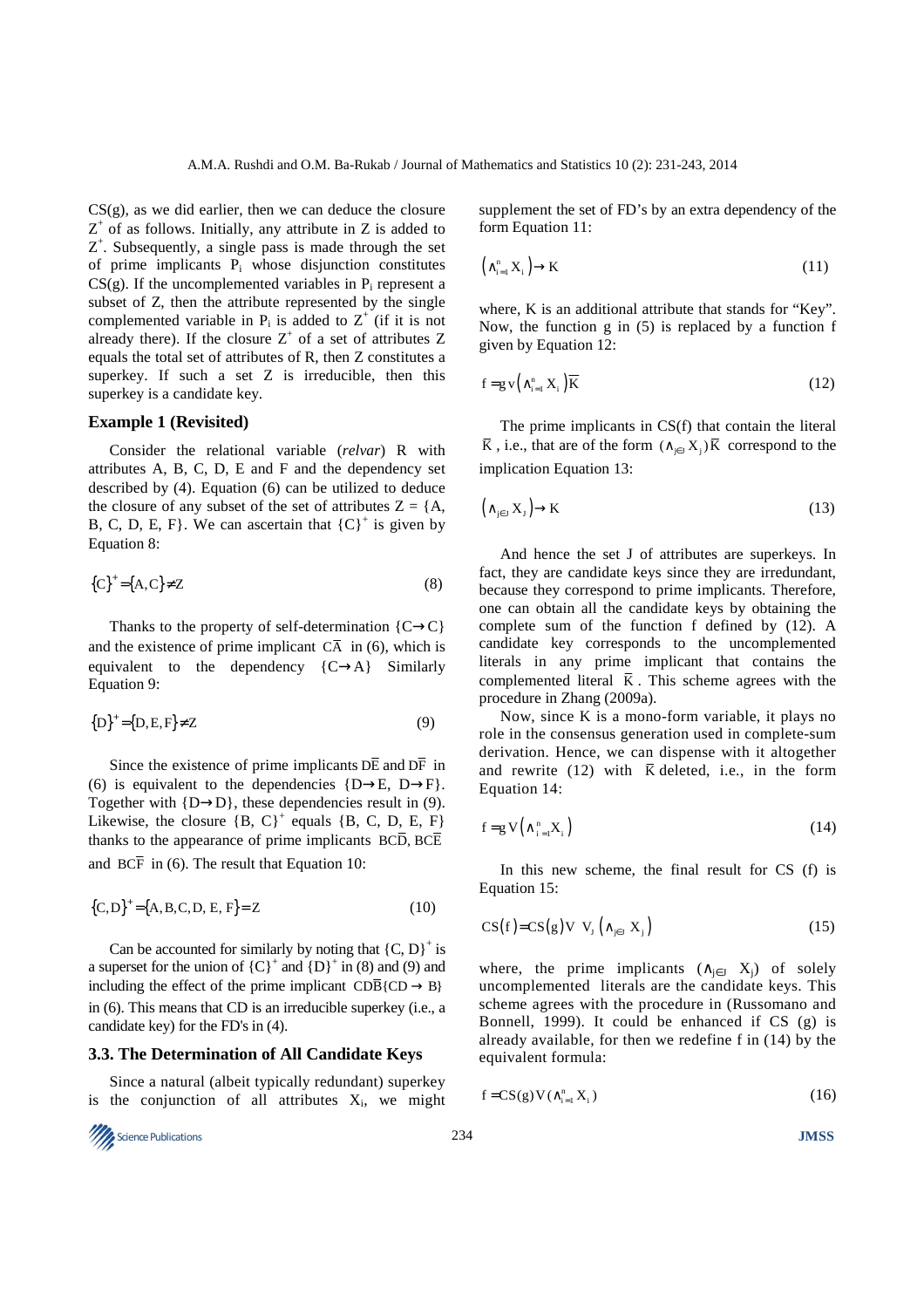Equation (16) suggests a method employing Tison algorithm incrementally (Kean and Tsiknis, 1990) for deriving the complete sum. In fact, we can restrict our attention to the consensi generated between terms without complemented literals (initially the single term  $(\wedge_{i=1}^{n} X_i)$  and various terms of CS(g) w.r.t. bi-form variables traversed one by one. The final set of these consensi is the set of all candidate keys, i.e.,  $V_i (\wedge_{i \in I} X_i)$ .

To implement the aforementioned method, let us use  $G_k$  to denote terms in  $G_k$  containing variable number k complemented and  $U_k$  to denote the disjunction of uncomplemented implicants of f at step k. At each step of the incremental Tison algorithm,  $U_k$  is updated via Equation 17:

$$
U_{k+1} = ABS(U_k V Consensi(U_k, G_k))
$$
\n(17)

Here, ABS (F) is an absorptive formula for the sumof-products formula F which is a formula obtained from F by successive deletion or absorption of terms subsuming other terms in F (Brown, 1990; Rushdi and Al-Yahya, 2001). The expression  $U_k$  can be interpreted as a disjunction of superkeys. Its initial value is  $(\wedge_{i=1}^n X_i)$ and its final value is the disjunction of all prime implicants of CS(f) with solely un-complemented literals, which are the candidate keys.

### **Example 1 (Revisited)**

We want to determine all candidate keys for the set of FD's given in (4). We construct a function f (A, B, C, D, E, F) which equals the function  $g$  in  $(5)$ , (or its complete sum in (6)) disjunctioned with a term (A B C D E F) that equals the conjunction or ANDing of all pertinent variables, all un-complemented. **Table 2** shows an implementation of the incremental Tison algorithm via (17). The disjunction of the prime implicants of CS(f) with un-complemented literals is Equation 18:

#### CDVCE VCFV ABV BCV BDV BE (18)

This result means that there are seven candidate keys for the given set of FDs, namely, CD, CE CF, AB, BC BD and BE. It is straightforward to verify that each of these keys is indeed a candidate key by inspecting  $CS(g)$  in (6). For example, BC is a superkey due to the existence of prime

**Science Publications JMSS JMSS JMSS JMSS** 

implicants  $AC$ ,  $BC\overline{D}$ ,  $BC\overline{E}$  and  $BC\overline{F}$ . Further, it is a candidate key since it is irreducible.

## **3.4. The Derivation of Irredundant Dependency Sets Equivalent to a Given DS**

An Irredundant Disjunctive Form (IDF) for a switching function g is a disjunction of prime implicants such that removal of any of the prime implicants makes the remaining formula not express the original g (Muroga, 1979). This means that an IDF for g is a minimal sub-formula of CS(g) that covers g (Rushdi and Al-Yahya, 2002). The corresponding entity in the relational domain, namely, the Irredundant Dependency Set (IDS), is defined similarly (see, e.g., (Dates, 2004), with an additional requirement that a functional dependency of multiple consequents be decomposed into several FDs of single consequents. For example, the FD  $A \rightarrow BCD$  must be replaced by the FDs  $A \rightarrow B$ ,  $A \rightarrow C$  and  $A \rightarrow D$ , that map into the terms or products  $\overline{AB}$ ,  $\overline{AC}$  and  $\overline{AD}$ , which can fit into a disjunctive form. An Irredundant disjunctive form (and correspondingly, an irredundant dependency set) is not necessarily unique.

There are many algebraic, tabular or mapping methods for obtaining all the IDFs of a switching function (Muroga, 1979). Most of these methods are algorithms that use the complete sum as a starting point when it is available, or more generally act in a 2-step fashion by finding the complete sum first before proceeding to derive the IDFs. There are other heuristic methods for obtaining the IDFs directly, such as those employing the conventional Karnaugh map (Muroga, 1979; Brown, 1990; Gregg, 1998; Rushdi, 1997) or the Variable-Entered Karnaugh Map (VEKM) (Muroga, 1979; Rushdi, 1985; 1987; 1997; 2001a; 2001b; Rushdi and Al-Yahya, 2000; 2001a; 2001b; 2002; Rushdi and Albarakati, 2012; 2014; Rushdi and Amashah, 2011). These heuristic methods are not guaranteed to find all the IDFs, but they typically find most of them, including the best or minimal among them. We now apply a VEKM minimization procedure to our running example.

#### **Example 1 (Revisited)**

For comparison purposes, we present herein the traditional heuristic for obtaining the IDSs that are equivalent to the DS in (4). The first step is to rewrite the given set in (4) such that every FD has a singleton consequent or right side. We denote the resulting set as set I.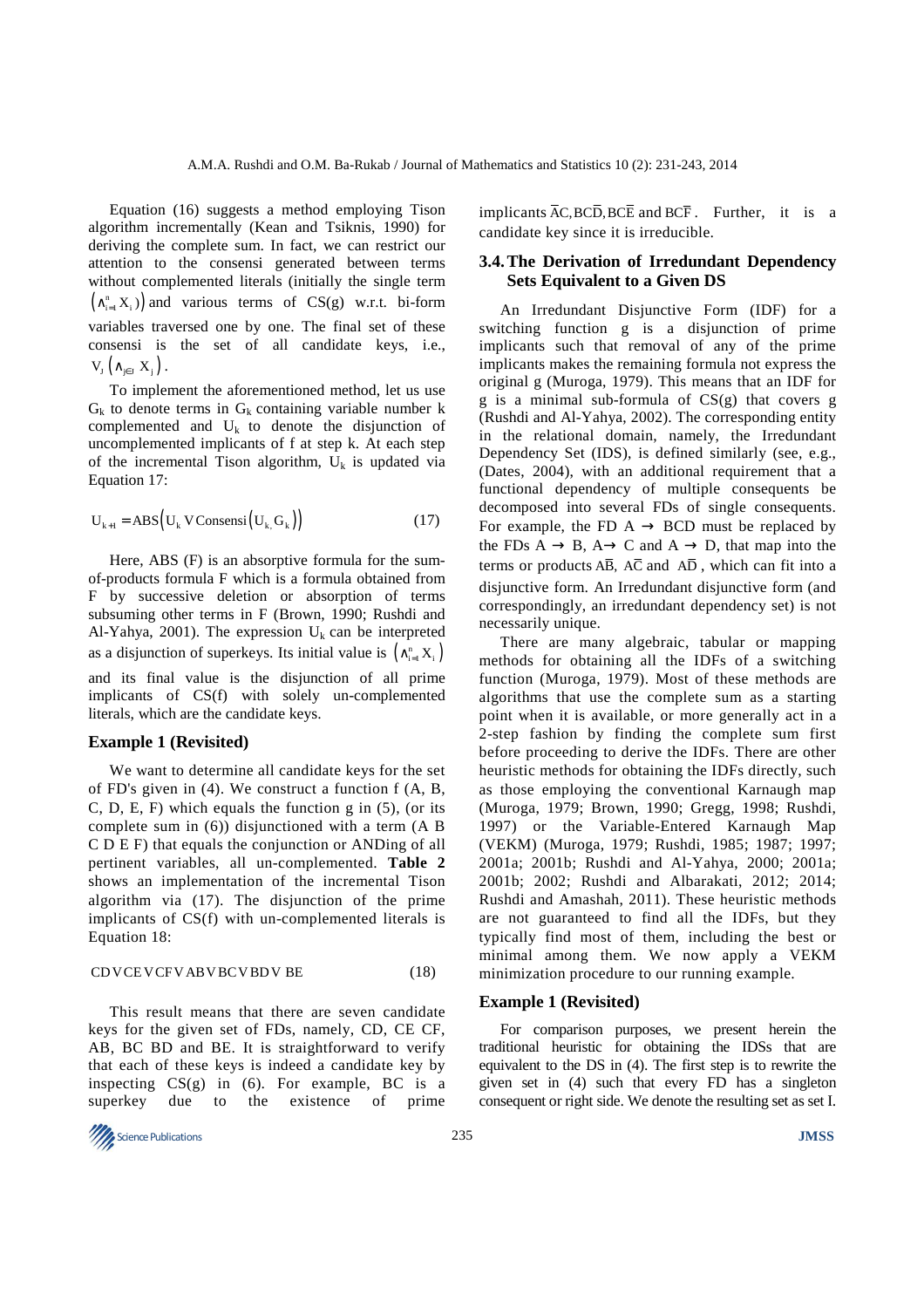A.M.A. Rushdi and O.M. Ba-Rukab / Journal of Mathematics and Statistics 10 (2): 231-243, 2014

**Table 2.** Derivation of CS (f) in (16) via the incremental tison method

|              | G,                                                                                              | U,                    | Consensi $(U_i, G_i)$                        |
|--------------|-------------------------------------------------------------------------------------------------|-----------------------|----------------------------------------------|
| $\mathbf{A}$ | $BDA \vee BEA \vee CA$                                                                          | <b>ABCDEF</b>         | <b>BCDEFVBCDEFVBCDEF</b>                     |
| B            | $CDB \vee CEB \vee CFB$                                                                         | <b>BCDEF</b>          | <b>CDEFVCDEFVCDEF</b>                        |
| C            | $ABC \vee BDC \vee BEC$                                                                         | <b>CDEF</b>           | ABDEF∨BDEF∨BDEF                              |
| D            | $ABD \vee BCD \vee BED \vee CED \vee CFD$                                                       | CDFFVBDEF             | ABCEFVABEFVBCEFVBCEFV                        |
|              |                                                                                                 |                       | <b>BCEFVBEFVCEFVBCEF</b>                     |
|              |                                                                                                 |                       | $\vee$ CEF $\vee$ BCEF                       |
| E            | $ABE \vee BCE \vee DE \vee CE$                                                                  | $CEF\vee BEF$         | ABCFVABFVBCFVBCFV                            |
|              |                                                                                                 |                       | <b>CDFVBDFVCFVBCF</b>                        |
| F            | $AB\overline{F} \vee BC\overline{F} \vee BE\overline{F} \vee D\overline{F} \vee CE\overline{F}$ | <b>BEFVABFVBDFVCF</b> | $ABE\vee AB\vee ABD\vee ABC$                 |
|              |                                                                                                 |                       | ∨BCE∨ABC∨BCD∨BC∨                             |
|              |                                                                                                 |                       | <b>VBEVABEVBDEVBCEV</b>                      |
|              |                                                                                                 |                       | BDE∨ABD∨BD∨CD                                |
|              |                                                                                                 |                       | $\vee$ BCE $\vee$ ABCE $\vee$ BCDE $\vee$ CE |
|              |                                                                                                 | AB∨BC∨BE∨BD∨CD∨CE∨CF  |                                              |

| $1.AB \rightarrow C$   |        |
|------------------------|--------|
| 2. $C \rightarrow A$   |        |
| $3.BC \rightarrow D$   |        |
| $4. ACD \rightarrow B$ |        |
| 5. BE $\rightarrow$ C  |        |
| $6. CE \rightarrow A$  | ∑Set I |
| 7. $CE \rightarrow F$  |        |
| 8. CF $\rightarrow$ B  |        |
| 9. $CF \rightarrow D$  |        |
| 10. $D \rightarrow E$  |        |
| 11. D $\rightarrow$ F  |        |

Henceforth, we keep the number of each Functional Dependency (FD) as assigned to it in set I. Now, FD2 implies FD6, so we can drop FD6. Functional Dependency FD8 implies {CF→BC} (by augmentation), which with FD3 implies  $\{CF \rightarrow D\}$  (by transitivity), so we can drop FD9. Functional Dependency 8 implies {ACF→AB} (by augmentation) and FD11 implies {ACD→ACF} (by augmentation) and so  ${ACD \rightarrow B}$  (by decomposition), so we can drop FD4. No further reductions are possible and so we are left with an irreducible set, that we call set II:

| $1.AB \rightarrow C$  |       |
|-----------------------|-------|
| $2.C \rightarrow A$   |       |
| $3. BC \rightarrow D$ |       |
| 5. $BE \rightarrow C$ | Set I |
| $7. CE \rightarrow F$ |       |
| $8.CF \rightarrow B$  |       |
| 10. $D \rightarrow E$ |       |
| $11.D \rightarrow F$  |       |
|                       |       |

Alternatively, starting from the original set (set I), FD2 implies {CD→ACD} (by composition), which with FD4 implies  ${CD \rightarrow B}$  (by transitivity), so we can replace FD4 by {CD→B}, which we call FD12. Functional dependency 2 implies FD6, so we can drop FD6 (as before). Functional dependencies 2 and 9 imply { $CF \rightarrow$ AD} (by composition), which implies  ${CF\rightarrow ACD}$  (by augmentation), which with (the original) FD4 implies FD8  ${CF \rightarrow B}$  (by transitivity), so we can drop FD8. No further reductions are possible and so we are left with an irreducible set, that we call set III. Set III is similar to set II with FD8 in set II replaced by FD9 and FD12 in set III.

Alternatively, starting again from set II, FD1 implies  ${AB \rightarrow BC}$  (by augmentation), which with FD3 implies  ${AB\rightarrow}D$ } (by transitivity). Now if we add  ${AB\rightarrow}D$ } to set II it ceases to be irredundant anymore. Functional dependency 2 implies {BC→AB} (by augmentation), which with the new FD  ${AB\rightarrow}D$ } implies  ${BC\rightarrow}D$ } (by transitivity), so we can drop FD3  ${BC\rightarrow D}$  and we obtain a new IDF (set IV) in which we denote the new FD {AB→D} as FD3a since it replaces FD3:

| $1.AB \rightarrow C$     |         |
|--------------------------|---------|
| 2. $C \rightarrow A$     |         |
| $3.BC \rightarrow D$     |         |
| $5.BE \rightarrow C$     |         |
| $7.CE \rightarrow F$     | Set III |
| $9.CF \rightarrow D$     |         |
| 10. $D \rightarrow E$    |         |
| $11.D \rightarrow F$     |         |
| $12$ .CD $\rightarrow$ B |         |
|                          |         |

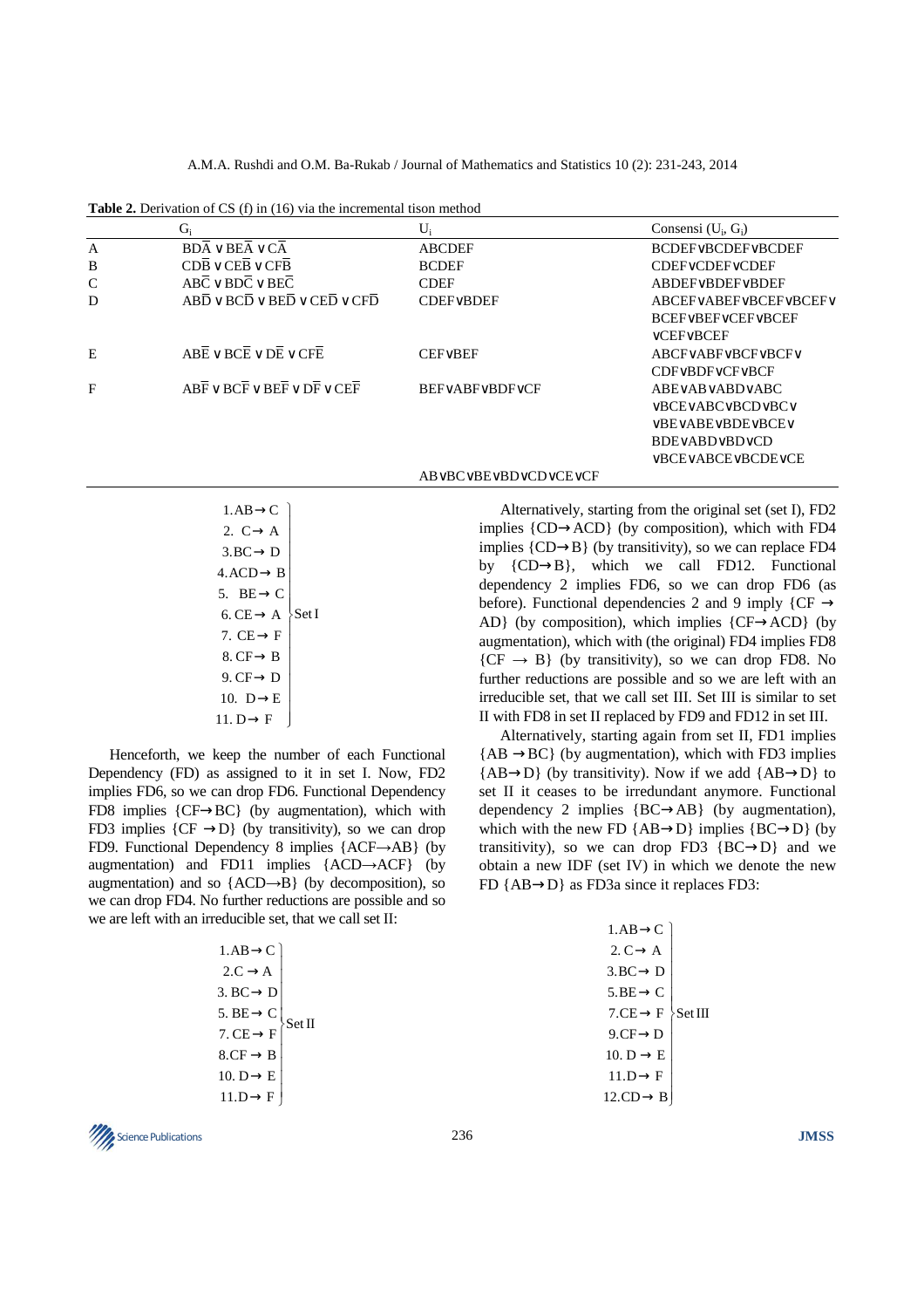1.AB C 2.C A 3a.AB D 5.BE C Set IV 7.CE F 8.CF B 10.D F 11.D F → <sup>→</sup> → → → → → <sup>→</sup> 

Alternatively, we can go back to the first IDS (Set II) where FD2 and FD5 imply  ${BE\rightarrow A}$  (by transitivity). We add {BE→A} to the IDF so that it ceases to be irredundant. Now  ${BE\rightarrow A}$  implies  ${BE\rightarrow AB}$  (by augmentation), which with FD1 implies  ${BE\rightarrow C}$  (by transitivity), so we drop FD5, label its replacement {BE→C} as FD5a and we end up with an IDS, that we call set V.

Alternatively, FD7 in set II implies  ${CE \rightarrow CF}$  (by augmentation), which with FD8 implies  ${CE \rightarrow B}$  (by transitivity). When we add  ${CE \rightarrow B}$  to the original IDS it is no longer irredundant. But now  ${CE \rightarrow B}$  implies  ${CE}\rightarrow{BC}$  (by augmentation) which with FD3 implies {CE→BC} which by transitivity with FD11 implies  ${C\to F}$ , so we can drop FD7 and denote its replacement  ${CE \rightarrow B}$  as FD7a and hence obtain an IDS, that we call set VI:

1.AB \t\t
$$
\rightarrow
$$
C  
\n2.C \t $\rightarrow$ A  
\n3.BC \t $\rightarrow$ D  
\n5a.BE \t $\rightarrow$ A  
\n7.CE \t $\rightarrow$ F  
\n8.CF \t $\rightarrow$ B  
\n10.D \t $\rightarrow$ E  
\n11.D \t $\rightarrow$ F  
\n1.AB \t $\rightarrow$ C  
\n2.C \t $\rightarrow$ A  
\n3.BC \t $\rightarrow$ D  
\n5 BE \t $\rightarrow$ C  
\n7a.CE \t $\rightarrow$ B  
\n8. CF \t $\rightarrow$ B  
\n10.D \t $\rightarrow$ E  
\n11.D \t $\rightarrow$ F  
\n11.D \t $\rightarrow$ F

So far, we have identified 5 irredundant sets (Sets II to Set VI). However, the total number of irredundant sets



is at least 16. As **Fig. 2** indicates, FDs 1, 2, 10 and 11 are included in every identified irredundant set. These are supplemented by (a) Either FD3 or FD3a, (b) Either FD5 or FD5a, (c) Either FD7 or FD7a and (d) FD8 or a combination of FD9 and FD12. Referring to the original set (Set I), we note that both FD4 {ACD→B} and FD6  ${CE \rightarrow A}$  have disappeared entirely being non-prime implicants (since they subsume the prime implicants  $CD\overline{B}(CD \to B)$  and  $\overline{A}C(C \to A)$ , respectively).

The result obtained in **Fig. 2** can be restated to express the corresponding irredundant disjunctive forms as:

$$
IDF = P_1 VP_2 VP_3 \{P_{3a}\} VP_5 \{P_{5a}\} VP_7 \{p_{7a}\}\n\nVP_8 \{P_9 VP_{12}\} VP_{10} VP_{11}.\n\n(19)
$$

Out of the 23 prime implicants of g that appear in  $CS(g)$ in (6), only 12 are needed in the IDFs in (19), namely:

$$
P_1 = AB\overline{C}, P_2 = C\overline{A}, P_3 = BC\overline{D}, P_{3\alpha} = A\overline{B}\overline{D}
$$
  
\n
$$
P_5 = BE\overline{C}, P_{5\alpha} = BE\overline{A}, P_7 = CE\overline{F}, P_{7\alpha} = CE\overline{B},
$$
  
\n
$$
P_8 = CF\overline{B}, P_9 = CF\overline{D}, P_{12} = CD\overline{B}, P_{10} =
$$
  
\n
$$
D\overline{E} \text{ and } P_{11} = D\overline{F}
$$

The notation  $P_3$  { $P_{3\alpha}$ } with curly brackets means that either prime implicant P<sub>3</sub> or prime implicant P<sub>3 $\alpha$ </sub> is included in the IDF. Since Equation (19) has 4 such binary alternatives, it represents  $2^4 = 16$  IDFs. Out of these, there are 8 minimal covers (the ones employing  $P_8$  rather than its alternative  $(P_9 \tV P_{12})$ . However, due to the nonalgorithmic nature of the current heuristic, we are not fully sure that we have exhausted all IDFs and hence all minimal covers.

The result of (19) is now recovered via VEKM minimization in the switching domain. We use Boole-Shannon expansion (Brown, 1990; Rushdi and Al-Yahya, 2001) to obtain the VEKM representation of the function g in (5) as shown in **Fig. 3**. An almost minimal s-o-p expression for the function g is given (Rushdi, 1987; Rushdi and Al-Yahya, 2000; 2001) by Equation 20:

$$
g = V_r P_r Co(P_r)
$$
 (20)

where,  $P_r$  is a prime implicant of one or more of the subfunctions of the function g, i.e., it is a product that appears in at least one VEKM cell. Each  $P_r$  is ANDed with its minimal s-o-p contribution to g, namely Co  $(P_r)$ . This contribution can be represented by a CKM directly deducible from the original VEKM according to heuristic rules stated in (Rushdi, 1987; Rushdi and Al-Yahya, 2000; 2001b).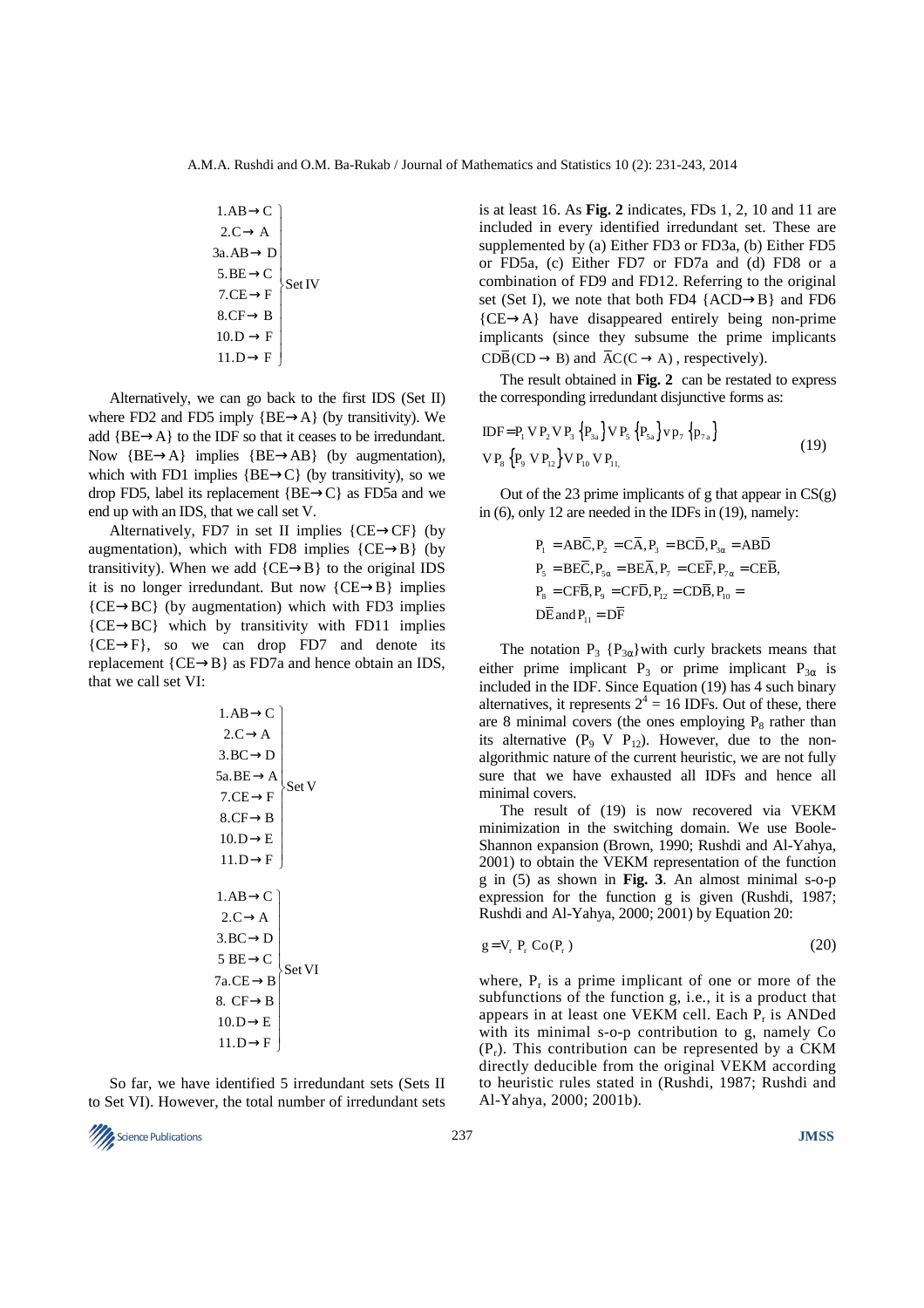|  |    |    |    |        | 10 |  |
|--|----|----|----|--------|----|--|
|  | 3a | 5a | 7a | 9and12 |    |  |

**Fig. 2.** The functional dependencies included in various identified irredundant sets

|   |                                    |                                                                | Ά                                                                  |                                                    |
|---|------------------------------------|----------------------------------------------------------------|--------------------------------------------------------------------|----------------------------------------------------|
|   | $\overline{DE} \vee \overline{DF}$ | E<br>$\vee$ $\overline{DE}$<br>$\vee$ $\overline{\mathbf{D}F}$ | 1.                                                                 | $\overline{DE}$<br>$\vee$ $\overline{\mathit{DF}}$ |
| ċ |                                    | 1                                                              | $\overline{D}$<br>$\vee$ $\overline{DE}$<br>$\vee$ $\overline{DF}$ | $D \vee E \overline{F}$<br>$\vee$ $\overline{F}$   |
|   |                                    | в                                                              |                                                                    |                                                    |

g (A, B, C, D, E, F)

**Fig. 3.** One VEKM representation of the function g in (2)



**Fig. 4.** Contribution of entered product 1 adds  $P_1 = AB\overline{C}$ ,  $P_2 = C\overline{A}$ 



**Fig. 5.** Contribution of entered products  $D\overline{E} \vee D\overline{F}$  adds  $P_{10} = D\overline{E}$  and  $P_{11} = D\overline{F}$ 

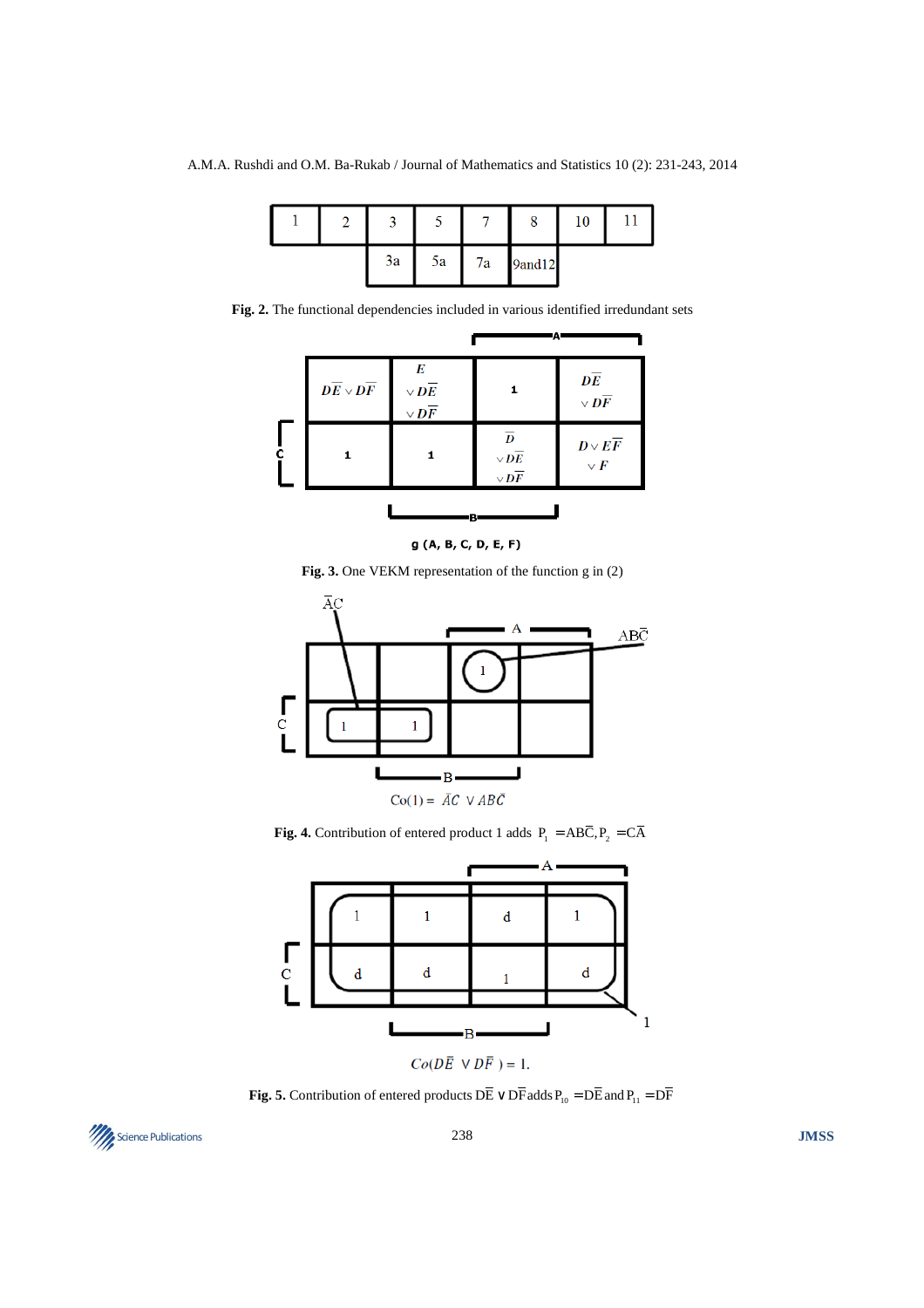

**Fig. 6.** Contribution of entered product  $\overline{D}$  adds  $P_3 = BC\overline{D}$  or  $P_{3\alpha} = AB\overline{D}$ 



 $Co(E\overline{F}) = C$  if  $\overline{ABC}$  is not covered in  $Co(E)$ .

**Fig. 7.** Contribution of entered product  $E\overline{F}$  adds  $P_7 = C\overline{E}\overline{F}$  if  $P_{7a}$  is not added



 $Co(E) = (B\overline{C} \overline{OR} \overline{A}B) \overline{V} \overline{(B}C \overline{if} \overline{A}B\overline{C})$  is not<br>covered in  $Co(E\overline{F})$ ).

**Fig. 8.** Contribution of entered product E adds  $P_5 = BE\overline{C}$  or  $P_{5a} = BE\overline{A}$  and might add  $P_7 = CE\overline{F}$  in place of  $P_{7a}$ 

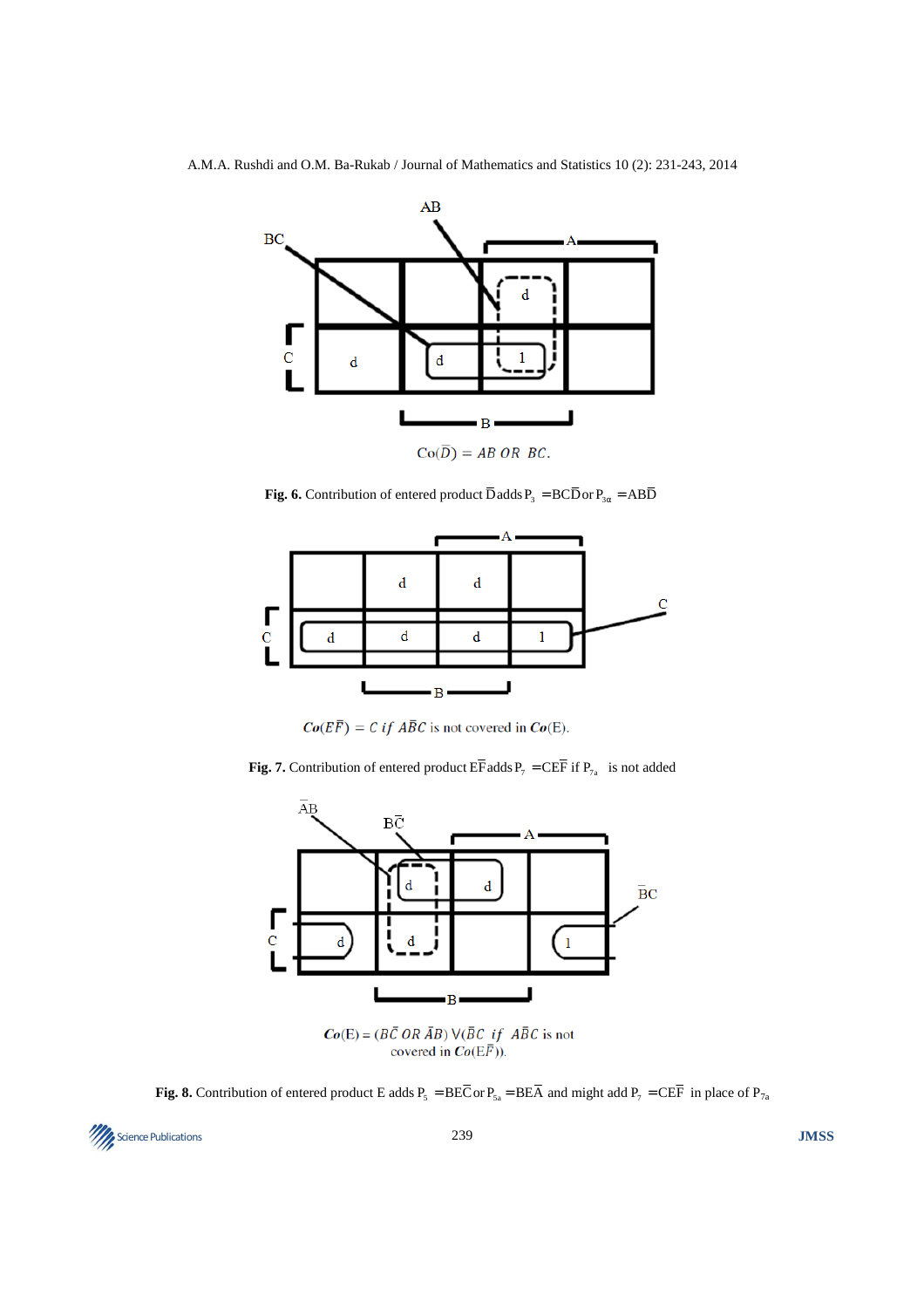

**Fig. 9.** Contribution of entered product F might add  $P_8 = C\overline{F}B$  if  $P_{12}$  and  $P_9$  are not jointly added



**Fig. 10.** Contribution of entered product D adds  $P_{12} = CDB$  to join  $P_9$  in replacing  $P_8$ 



 $Co(\overline{D}F) = C$  *if ABC* is not covered in  $Co(F)$ .

**Fig. 11.** Contribution of product  $\overline{DF}$  adds  $P_9 = C\overline{FD}$  to join  $P_{12}$  in replacing  $P_8$ 

Note that Co  $(P_r)$  is a function of the map variables of the VEKM only while  $P_r$  itself is a function of the entered variables of the VEKM only.

**Figures 4-11** detail how the various contributions of the entered products in **Fig. 3** are obtained and how the formula in (19) is recovered via the VEKM heuristics.

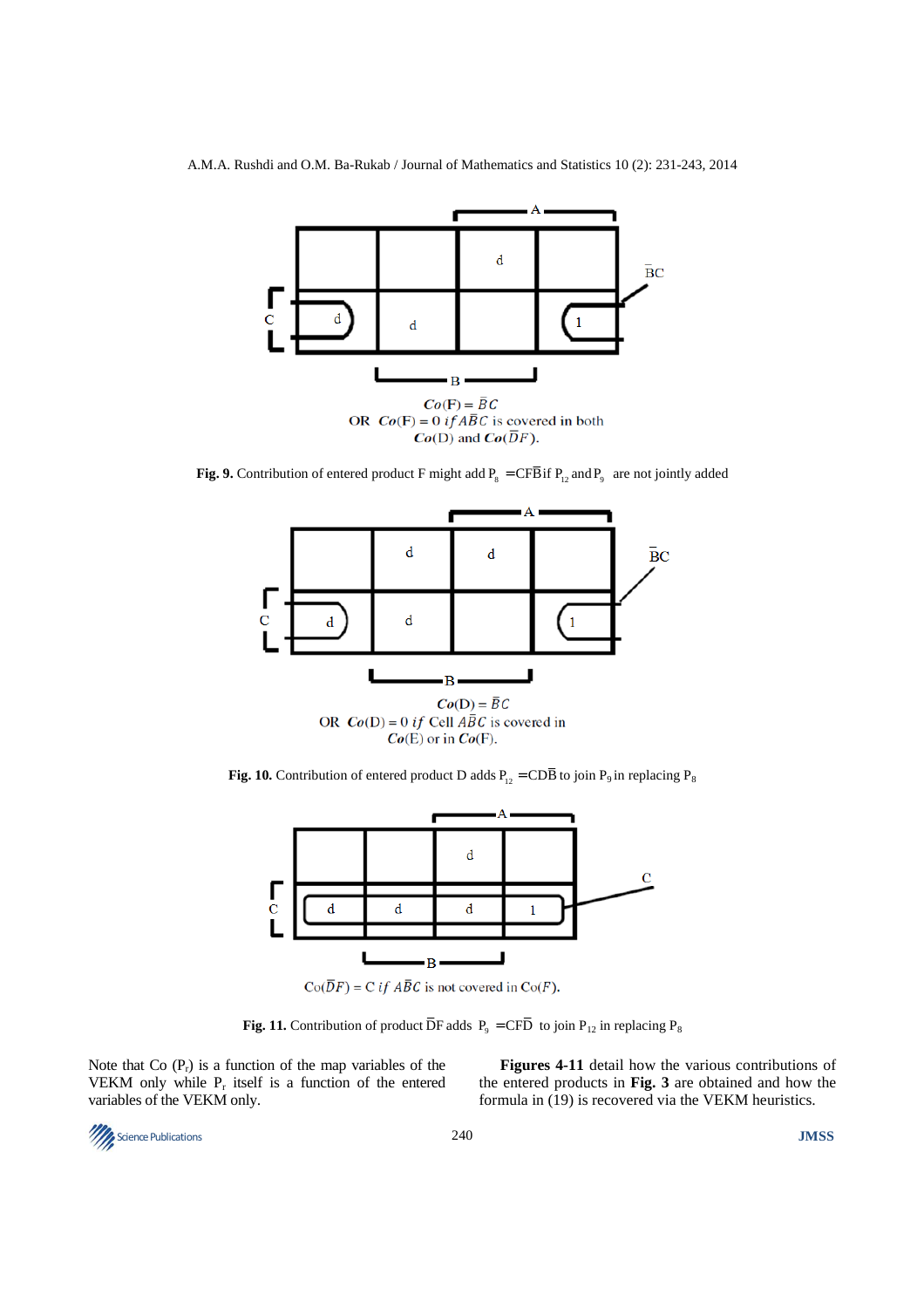### **4. DISCUSSION**

This study presented switching-algebraic analysis of four important and related problems of relational databases, namely, (a) the problem of deriving the closure of a set of functional dependencies, (b) the problem of deriving the closure for a set of attributes, (c) the problem of deriving all candidate keys and (d) the problem of deriving irredundant dependency sets equivalent to a set of functional dependencies and the determination of the minimal cover of such a set. Three of these four problems were shown to require the derivation of the complete sum (blake canonical form) of certain switching functions obtained via an appropriate transformation of the relational functional dependencies. These three problems were solved by two updated versions of Tison algorithm. The fourth problem could have been solved also by the derivation of a complete sum and the construction of a presence function (Petrick function) (Muroga, 1979; Rushdi and Al-Yahya, 2002), but it was solved herein via a heuristic utilizing the Variable-Entered Karnaugh Map (VEKM). All four problems were presented in ample detail and their methods of solution were demonstrated via the same relatively large example.

# **5. CONCLUSION**

This study is a serious attempt to transform relational database concepts to the switching-algebraic domain and hence to utilize switching-algebraic procedures and concepts in relational databases. This attempt stresses the pedagogical advantages gained when one departs from the traditional database approach and utilizes pictorial tools of switching theory and digital design, such as the Variable-Entered Karnaugh Map (VEKM). The traditional database approach, adopted by almost all textbooks on database design is based on the heuristic application of axioms and lemmas for the manipulation of functional dependencies. This study replaces the traditional heuristics in the relational domain by more powerful and insightful heuristics and algorithms in the switching domain.

An interesting topic for further research stems from the fact that the function dealt with in deriving the closure for dependency sets is a disjunction of terms derived from particular Horn clauses. Each of these terms is a product (ANDing) of a single complemented literal with some other un-complemented literals. This feature should be studied with the hope of simplifying the algorithm that extracts all the prime implicants. A pertinent question in this respect is whether a linear representation of a

switching function (e.g., Rushdi and Ghaleb, 2013; Rushdi and Alsogati, 2013) could provide anyadvantage over the current sum-of-products representation.

Another promising direction of potentially fruitful research is to utilize the switching-domain tools of this study in the implementation of the coneptual database designing model advocated by Hegazi (2014).

# **6. ACKNOWLEDGEMENT**

This article was funded by the Deanship of Scientific Research (DSR), King Abdulaziz University, Jeddah. The authors, therefore, acknowledge with thanks DSR technical and financial support.

#### **7. REFERENCES**

- Blake, A., 1938. Canonical Expressions in Boolean Algebra. 1st Edn., University of Chicago, Chicago, pp: 60.
- Brown, F.M., 1990. Boolean Reasoning: The Logic of Boolean Equations. 1st Edn., Springer, Boston, ISBN-10: 0792391217, pp: 273.
- Cutler, R.B., K. Kinoshita and S. Muroga, 1979. Exposition of tison's method to derive all prime implicants and all irredundant disjunctive forms for a given switching function. Department of Computer Science, University of Illinois at Urbana-Champaign, Urbana.
- Dates, C.J., 2004. An Introduction to Database Systems. 8th Edn, Pearson Education/Addison-Wesley, Boston, ISBN-10: 0321189566, pp: 1005.
- Delobel, C. and R.G. Casey, 1973. Decomposition of a data base and the theory of Boolean switching functions. IBM J. Res. Dev., 17: 374-386.
- Fagin, R., 1977. Functional dependencies in a relational database and propositional logic. IBM J. Res. Dev., 21: 534-544. DOI: 10.1147/rd.216.0534
- Fagin, R., 1982. Horn clauses and database dependencies. J. Assoc. Comput. Machinery, 29: 952-985. DOI: 10.1145/322344.322347
- Gregg, J.R., 1998. Ones and Zeroes: Digital Circuits and the Logic of Sets. 1st Edn., Wiley, New York, NY, USA.
- Hegazi, M.O.A., 2014. A coneptual foundation and integration database designing model. J. Comput. Sci., 10: 376-381. DOI: 10.3844/jcssp.2014.376.381
- Kean, A. and G. Tsiknis, 1990. An incremental method for generating prime implicants/implicates. J. Symbolic Comput., 9: 185-206. DOI: 10.1016/S0747-7171(08)80029-6

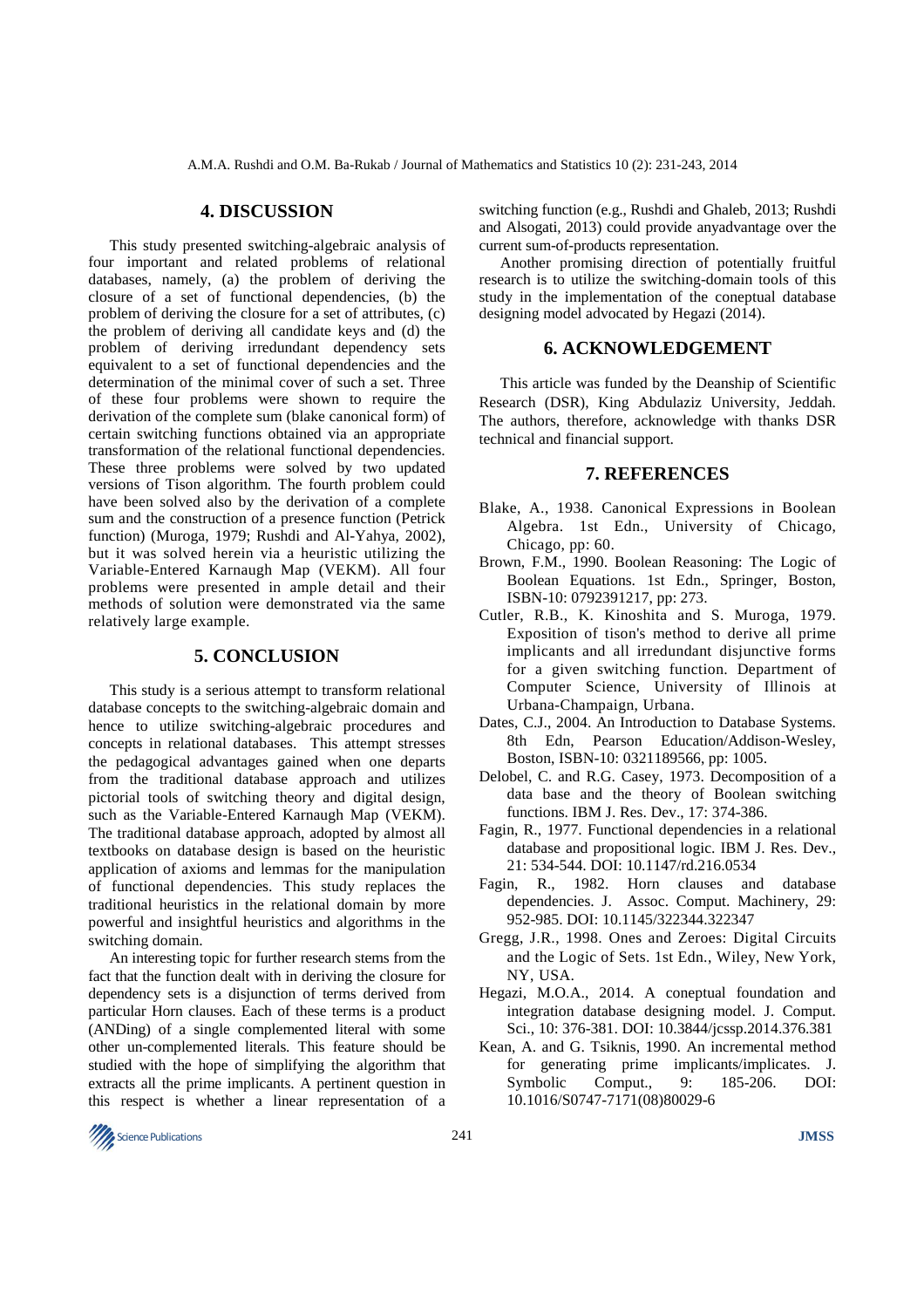- Muroga, S., 1979. Logic Design and Switching Theory. 1st Edn., Wiley, New York, ISBN-10: 0471044180, pp: 617.
- Rushdi, A.M., 1985. Map derivation of the minimal sum of a switching function from that of its complement. Microelectron. Reliability, 25: 1055- 1065. DOI: 10.1016/0026-2714(85)90481-0
- Rushdi, A.M., 1987. Improved variable-entered Karnaugh map procedures. Comput. Electr. Eng., 13: 41-52. DOI: 10.1016/0045-7906(87)90021-8
- Rushdi, A.M., 1997. Karnaugh Map, In: Encyclopaedia of Mathematics. Hazewinkel, S.M. (Edr), Kluwer Academic Publishers, Boston, pp: 327-328.
- Rushdi, A.M., 2001a. Prime-implicant extraction with the aid of the variable-entered Karnaugh map. J. Sci. Med. Eng., 13: 53-74.
- Rushdi, A.M., 2001b. Using variable-entered Karnaugh maps to solve Boolean equations. Int. J. Comput. Math., 78: 23-38. DOI: 10.1080/00207160108805094
- Rushdi, A.M. and A.S. Al-Shehri, 2002. Logical reasoning and its supporting role in the service of security and justice. J. Security Stud., 11: 115-153.
- Rushdi, A.M. and H.A. Al-Yahya, 2000. A Boolean minimization procedure using the variable-entered Karnaugh map and the generalized consensus concept. Int. J. Electron., 87: 769-794. DOI: 10.1080/00207210050028724
- Rushdi, A.M. and H.A. Al-Yahya, 2001a. Derivation of the complete sum of a switching function with the aid of the variable entered karnaugh map. King Saud University J. Eng. Sci., 13: 239-269.
- Rushdi, A.M. and H.A. Al-Yahya, 2001b. Further improved variable-entered Karnaugh map procedures for obtaining the irredundant forms of an incompletely-specified switching function. J. King Abdulaziz Univ. Eng. Sci., 13: 111-152. DOI: 10.4197/Eng.13-1.6
- Rushdi, A.M. and Al-Yahya, 2002. Variable-entered Karnaugh map procedures for obtaining the irredundant disjunctive forms of a switching function from its complete sum. J. King Saud Univ. Eng. Sci., 14: 13-27.
- Rushdi, A.M.A. and H. M. Albarakati, 2012. The inverse problem for Boolean equations. J. Comput. Sci., 8: 2098-2105. DOI: 10.3844/jcssp.2012.2098.2105
- Rushdi, A.M.A. and H.M. Albarakati, 2014. Construction of general subsumptive solutions of Boolean equations via complete-sum derivation. J. Math. Stat., 10: 155-168. DOI: 10.3844/jmssp.2014.155.168
- Rushdi, A.M.A. and A.A. Alsogati, 2013. On reduced scalar equations for synchronous Boolean networks. J. Math. Stat., 9: 262-276. DOI: 10.3844/jmssp.2013.262.276
- Rushdi, A.M. and M.H. Amashah, 2011. Using variableentered Karnaugh maps to produce compact parametric solutions of Boolean equations. Int. J. Comput. Mathem., 88: 3136-3149. DOI: 10.1080/00207160.2011.594505
- Rushdi, A.M. and O.M. Ba-Rukab, 2007. Some engineering applications of the modern syllogistic method. Proceedings of the 7th Saudi Engineering Conference, (SEC '07), Riyadh, Saudi Arabia, pp: 389-401.
- Rushdi, A.M. and A.O. Baz, 2007. Computer-assisted resolution of engineering ethical dilemmas. Proceedings of the 7th Saudi Engineering Conference, (SEC ' 07), Riyadh, Saudi Arabia, pp: 409-418.
- Rushdi, A.M. and O.M. Ba-Rukab, 2008a. Powerful features of the modern syllogistic method of propositional logic. J. Math. Stat., 4: 186-193. DOI: 10.3844/jmssp.2008.186.193
- Rushdi, A.M. and O.M. Ba-Rukab, 2008b. The modern syllogistic method as a tool for engineering problem solving. J. Qassim Univ. Eng. Comput. Sci., 1: 57-70.
- Rushdi, A.M. and O.M. Ba-Rukab, 2009. An exposition of the modern syllogistic method of propositional logic. Umm Al-Qura Univ. J. Eng. Architecture, 1: 17-49.
- Rushdi, A.M.A. and F.A.M. Ghaleb, 2013. On selfinverse binary matrices over the binary Galois field. J. Math. Stat., 9: 238-248. DOI: 10.3844/jmssp.2013.238.248
- Russomano, D.J. and R.D. Bonnell, 1999. A pedagogical approach to database design via Karnaugh maps. IEEE Trans. Educ., 42: 261-270. DOI: 10.1109/13.804530
- Sagiv, Y., C. Delobel, D.S. Parker and R. Fagin, 1981. An equivalence between relational database dependencies and a fragment of propositional logic. J. Assoc. Comput. Machinery, 28: 435-453. DOI: 10.1145/322261.322263
- Tison, P., 1967. Generalization of consensus theory and application to the minimization of Boolean functions. IEEE Trans. Electr. Comput., 16: 446-456. DOI: 10.1109/PGEC.1967.264648
- Zhang, Y.S., 2009a. Determining all candidate keys based on Karnaugh map. Proceedings of the International Conference on Information Management, Innovation Management and Industrial Engineering, Dec. 26-27, IEEE Xplore Press, Xi'an, pp: 226-229. DOI: 10.1109/ICIII.2009.515